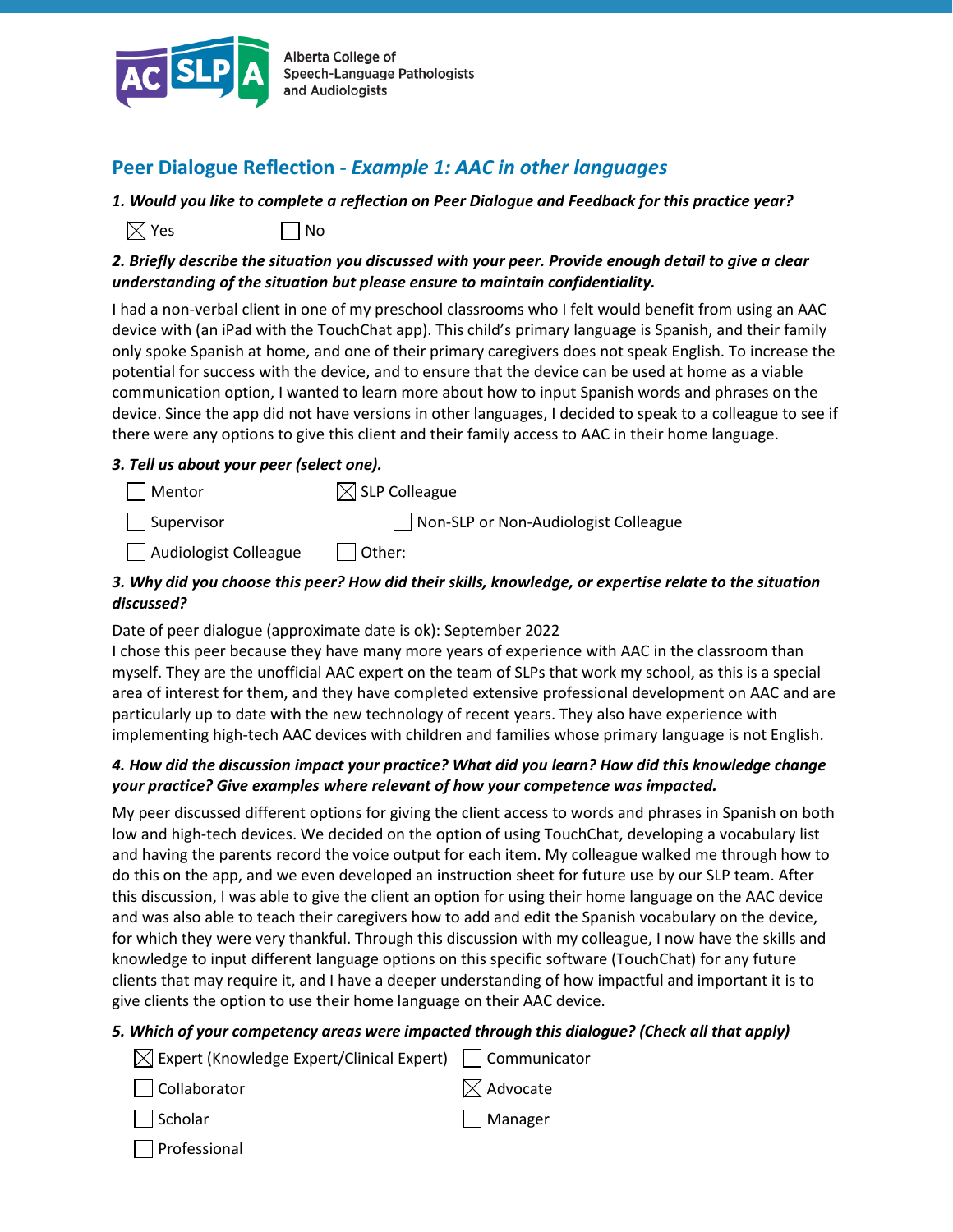# **Peer Dialogue Reflection –** *Example 2: Supervising Support Personnel*

#### *1. Would you like to complete a reflection on Peer Dialogue and Feedback for this practice year?*

 $\boxtimes$  Yes  $\Box$  No

#### *2. Briefly describe the situation you discussed with your peer. Provide enough detail to give a clear understanding of the situation but please ensure to maintain confidentiality.*

I had been having some concerns with one of the therapy assistants under my supervision, particularly with task assignments and documentation not being completed within the requested/required deadlines. I tried speaking to them about it, but no change resulted from this, so I decided to speak to my practice lead about the issue.

#### *3. Tell us about your peer (select one).*

| Mentor                               | $\boxtimes$ Supervisor |
|--------------------------------------|------------------------|
| Audiologist Colleague                | $\Box$ SLP Colleague   |
| Non-SLP or Non-Audiologist Colleague | $\Box$ Other:          |

#### *3. Why did you choose this peer? How did their skills, knowledge, or expertise relate to the situation discussed?*

Date of peer dialogue (approximate date is ok): March 2022

As practice lead, my peer has knowledge of the roles and responsibilities of the SLP and therapy assistant positions, and the types of patients that we see. They also have experience in supervising others and managing difficult situations. I thought that they might be able to offer some practical tips on managing the situation, or if needed, to step in if the situation persisted.

#### *4. How did the discussion impact your practice? What did you learn? How did this knowledge change your practice? Give examples where relevant of how your competence was impacted.*

After the discussion with my practice lead, I was able to put several strategies in place that have improved my supervision and collaboration skills with the therapy assistant, which I know I will continue to use with all future support personnel. I have set up weekly meeting times with the assistant to ensure that we have enough time to properly debrief on assigned tasks and to plan for the coming week. Previously our check ins were 'on the fly' and I now realize that this increased the potential for information to get lost. After the discussion with my practice lead, I made changes to the way I give feedback, so that now I always inquire if there are any ways to support the assistant when I notice issues with task completion. Overall, the changes to have set and structured documentation of program plans and meeting times to debrief have improved my competence in the supervision of support personnel, which improves the quality of services provided to my patients.

#### *5. Which of your competency areas were impacted through this dialogue? (Check all that apply)*

| Expert (Knowledge Expert/Clinical Expert) | $\boxtimes$ Communicator |
|-------------------------------------------|--------------------------|
| $\boxtimes$ Collaborator                  | $\Box$ Advocate          |
| Scholar                                   | $\boxtimes$ Manager      |
| $\boxtimes$ Professional                  |                          |